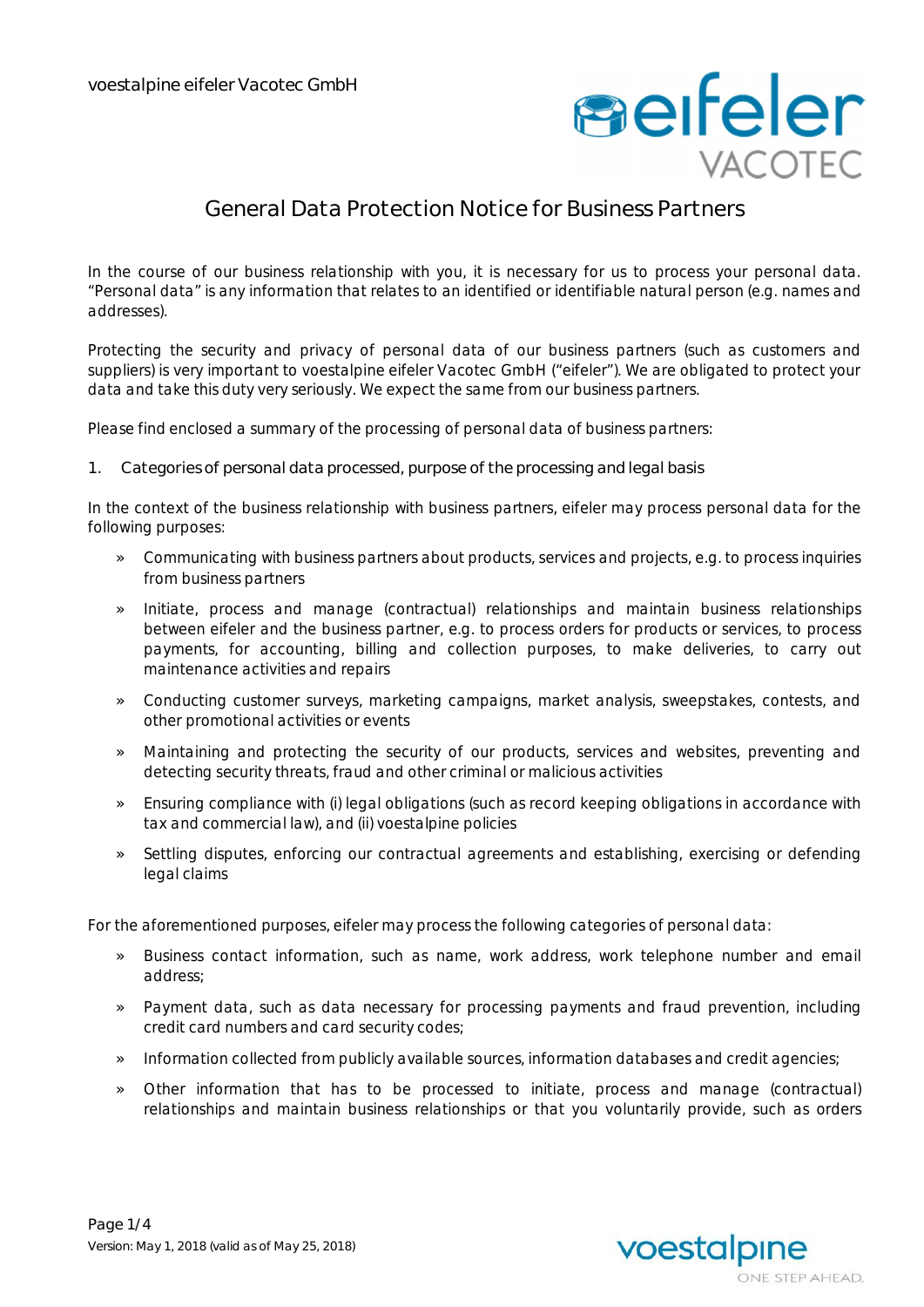

placed, order details, inquiries or project details, correspondence, other data pertaining to the business relationship

The processing of personal data is necessary to meet the aforementioned purposes including the performance of a contractual relationship or a pre-contractual activity with the business partner.

Unless indicated otherwise, the legal basis for the processing of personal data is Article 6 (1) (a) (if consent has been given) or Article 6 (1) (b) or (f) of the General Data Protection Regulation (GDPR).

- » processing is necessary for the performance of a contract to which the data subject is party or for pre-contractual measures;
- » processing is necessary for the purposes of the legitimate interests pursued by the controller or by a third party;

If aforementioned personal data is not provided or is insufficient or if eifeler cannot collect the respective personal data the purposes described may not be met or the received inquiry/inquiries could not be processed. Note that this would not be considered failure to fulfill our obligations under a contract.

**2. Transfer and disclosure of personal data**

If legally permitted to do so, eifeler may transfer personal data to other voestalpine Group companies (www.voestalpine.com/locations) or courts, authorities, attorneys, or other business partners (for example shipping and logistics partners for executing and processing orders).

Furthermore eifeler engages processors (service providers) to process personal data (within the scope of an IT support contract, for example). These processors are contractually bound to act in compliance with applicable data protection regulations.

Recipients of personal data may be located in countries outside of the European Union ("third countries"), in which applicable laws do not offer the same level of data protection as the laws of the respective individual's home country. In this case, according to the legal requirements personal data is only transferred if the European Commission has adopted an adequacy decision for the third country, if adequate safeguards have been agreed (e.g. EU Standard Contractual Clauses were concluded), the recipient participates in an approved certification system (e.g. EU-US Privacy Shield), binding corporate rules are implemented in accordance with Art. 47 of the General Data Protection Regulation or there is a derogation for specific situations in accordance with Art. 49 of the General Data Protection Regulation (e.g. because you explicitly consented to the proposed transfer, after having been informed of the possible risks of such transfers for the data subject due to the absence of an adequacy decision and appropriate safeguards). Further information and a copy of the implemented measures can be obtained from the contact listed under 6.

**3. Retention periods**

Unless explicitly indicated otherwise at the time of the collection of your personal data (e.g. in a declaration of consent), your personal data will be erased if the retention of the personal data is no longer necessary to fulfill the purposes for which they were collected and if no statutory retention obligations (such as tax or commercial law) or establishment, exercise or defence of legal claims require us to further retain the data.

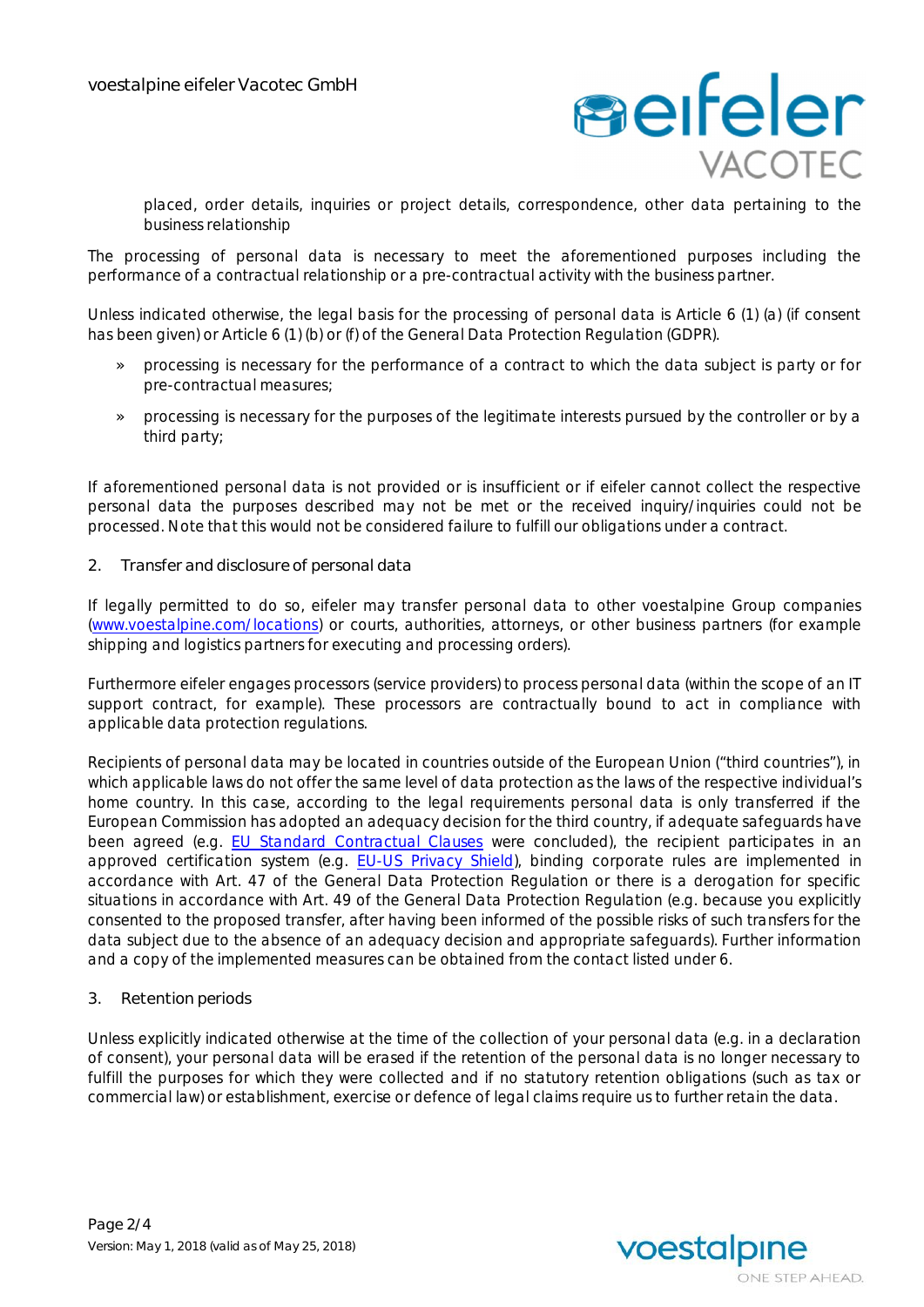

- **4. Right of access to and rectification or erasure of personal data, restriction of processing, Right to object to processing, right to data portability and right to withdraw explicitly granted consent**
	- » In accordance with Art. 15 GDPR, you have the right to obtain from the controller confirmation as to whether or not personal data concerning you are being processed and access to information about this data. This right does not apply in case of § 34 Abs I BDSG.
	- » In accordance with Art. 16 GDPR, you have the right to obtain without undue delay the rectification of inaccurate personal data and to have incomplete personal data completed.
	- » In accordance with Art. 17 GDPR, you have the right to erasure of your personal data. This right does not apply in case of § 35 abs I BDSG. It will be replaced by the right to restrict processing.
	- » In accordance with Art. 18, you have the right to restrict processing. This right will be complemented by § 35 Abs II BDSG.
	- » In accordance with Art. 20 GDPR, you have the right to data portability.
	- » In accordance with Art. 21 GDPR, you have the right to object to the processing of personal data.
	- » Finally, you are entitled to file a complaint with the supervisory authority.
	- » If processing of your personal data is based on your consent, you have the right to withdraw your consent at any time. The withdrawal of consent shall not affect the lawfulness of processing based on consent before its withdrawal.

In order for us to efficiently respond to such a request, we ask you to contact us using the contact data listed below and to provide us with confirmation of your identity, for example, by sending us an electronic copy of your ID.

**5. Protection of your personal data**

The security of your personal data is extremely important to us. We take specific measures to protect your personal data against loss, misuse, unauthorized access, manipulation or disclosure, including the following:

- » Limited access to our premises (access control)
- » Implementation of access rights and protection of media (access and transfer control)
- » Deployment of network security measures such as antivirus software, firewalls, security updates, etc. (network control)

All processors engaged by us are bound by our security concept and are obligated to adhere to similar or equal security measures.